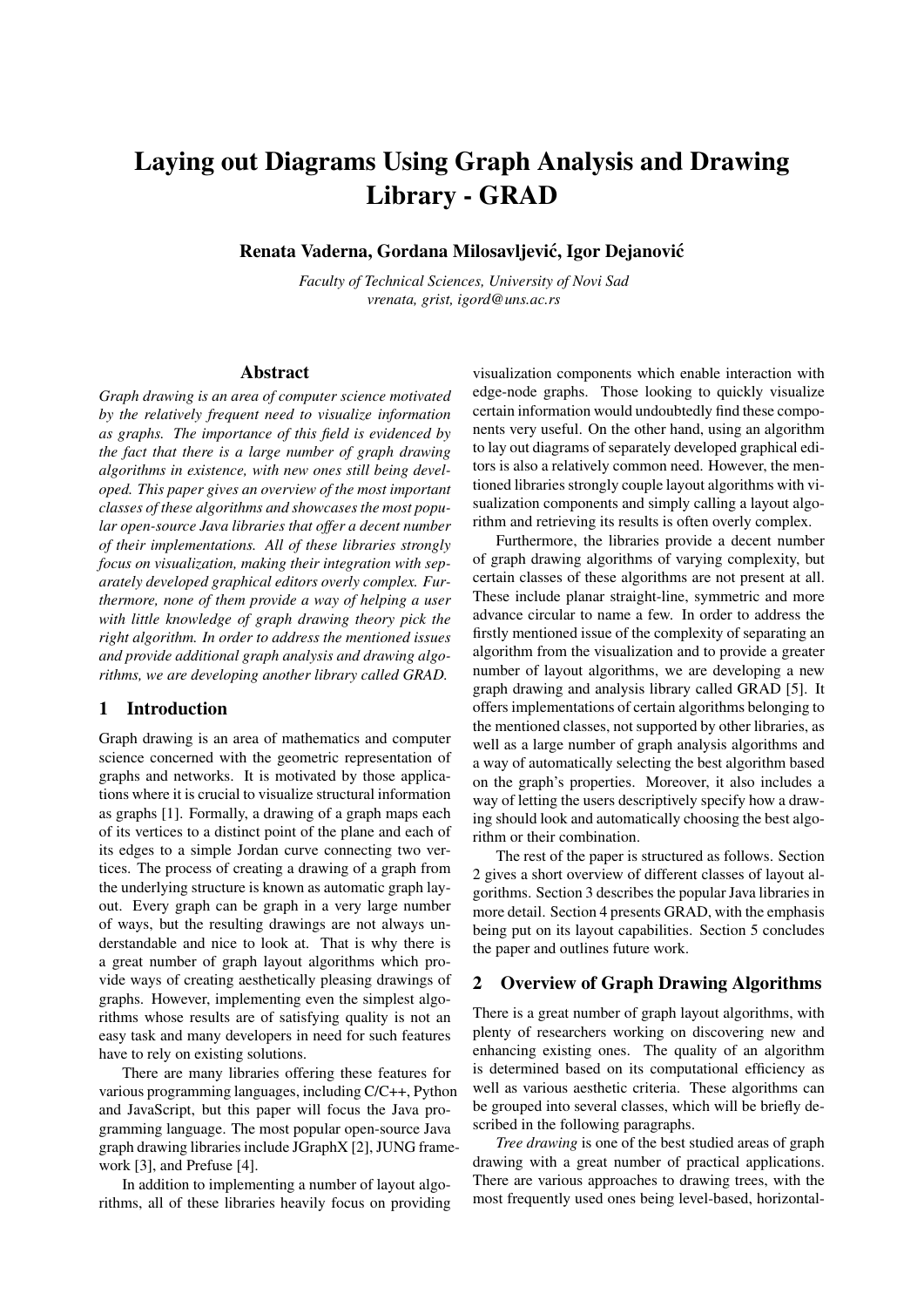vertical (H-V) and ringed-circular approaches. A detailed overview and comparison of different tree drawing algorithms can be found in [6]. *Hierarchical drawing algorithms* are often used to draw directed graphs (or digraphs) which present hierarchies and are to complex to be drawn using the tree algorithms.

A *circular drawing* of a graph is its visualization which partitions it into clusters whose nodes are placed onto the circumference of an embedding circle. Also, each edge is drawn as a straight line. Circular drawings can be combined with techniques which set the order of nodes in order to minimize the number of edge crossings.

*Symmetric graph drawing algorithms* aim to draw a graph with a nontrivial symmetry, or, more ambitiously, with as much symmetry as possible.

*Planar straight-line drawing algorithms* focus on creating drawing of graphs without any edge crossings (planar) where all edges are drawn using only straight-line segments. Not all graph have a planar drawing however.

*Force-directed algorithms* are among the most important and flexible graph drawing algorithms. They can be used to calculate layouts of all simple undirected graphs and only need the information contained within the structure of the graph itself. There are many force-driven algorithms, with Tutte's 1963 barycentric method [7] being considered to be the first one. The most popular ones include the spring layout method of Eades [8], Kamada - Kawai [9] and Fruchterman - Reingold [10] methods.

# 3 Related Work

There are quite a few libraries for graph analysis and visualization for Java, the most popular of which will be presented in this section. The focus will be put on the layout algorithms they provide and the complexity of using them within separately developed graphical editors. Generally, the libraries that will be mentioned put emphasis on visualization and strongly couple layout algorithms with it, thus making the secondly mentioned task overly complex. It should be noted that tools which generate static drawings of graphs in a variety of output formats will not be taken into consideration since they are not suitable for this particular purpose. Furthermore, commercial solutions will not be discussed since our focus is on open-source ones.

*JUNG — the Java Universal Network/Graph Framework* is an open-source software library that provides a common and extendable language for modeling, analysis, and visualization of data that can be represented as a graph or network.

Among others, JUNG framework offers several graph layout algorithms, with some of them being quite complex. Summarily, there are three tree drawing algorithms, a number of force-directed, and a simple implementation of a circular layout algorithm. The tree layout algorithms include the following: an implementation of a level-based approach, radial tree method, and the balloon method. The balloon method positions vertices using associations with nested circles or "balloons". The forcedirected algorithms are the popular and flexible spring method, Kamada-Kawai and Fruchterman-Reingold, as well as an algorithm based on Bernd Meyer's self - organizing graph methods [11], referred to as ISOM layout.

However, JUNG framework's layout algorithms are mainly meant to be used with its visualization tools. For example, in order to trigger the execution of any of these algorithms, it is necessary to instantiate the visualization model. Furthermore, setting the sizes of the vertices before calling a layout algorithm requires extensive knowledge of the framework.

*JGraphX* is a Java Swing library which provides visualization and interaction with node-edge graphs, as well as a decent number of algorithms for graph analysis. JGraphX offers various usable implementations of graph drawing algorithms: a tree, hierarchical, and two algorithms based on the force-directed layout paradigm. The tree layout in question is compact tree layout, which improves the standard level-based approaches by trying to make the resulting drawing as compact as possible.

In order to use one of JGraphX's algorithms it is necessary to create an instance of its graph class. Same can be said about JUNG framework, however, unlike the previously described library, JGraphX graphs are not parameterized. This means that that existing sets of objects representing vertices and edges of a diagram need to be transformed into JGraphX's. More importantly, one must be quite familiar with how JGraphX works in order to get positions of the vertices once layout algorithms have finished calculating them. More detailed description of the difficulties of using JUNG framework's and JGraphX's algorithms can be found in [12].

*Prefuse* is a software framework for creating dynamic visualization of both structured and unstructured data, that provides theoretically-motivated abstractions for the design of a wide range of visualization application. Prefuse is bundled with a library which, among other actions, provides a host of layout and distortion techniques. Available layout algorithms include random, grid-based, circular, a highly configurable forced-directed, and several tree ones.

Although Prefuse is an excellent visualization tool, integrating its layout algorithms into already existing editors is quite challenging. The difficulty lays in the fact that Prefuse uses schedulers, precisely defining when certain actions should be performed. So, determining the point in time when it is possible to retrieve the calculated positions of graph elements can be problematic.

# 4 Graph Analysis and Drawing Library - **GRAD**

The following section will present GRAD, our graph analysis and drawing library for the Java programming language. GRAD is currently being used in our open-source Kroki mockup tool [13] for laying out imported class diagrams created by other modeling tools. These diagrams can contain over 600 classes. More details can be found in [12], where the emphasis is put on this integration.

The main motivation for GRAD's development is to make the process of laying out diagrams of any graph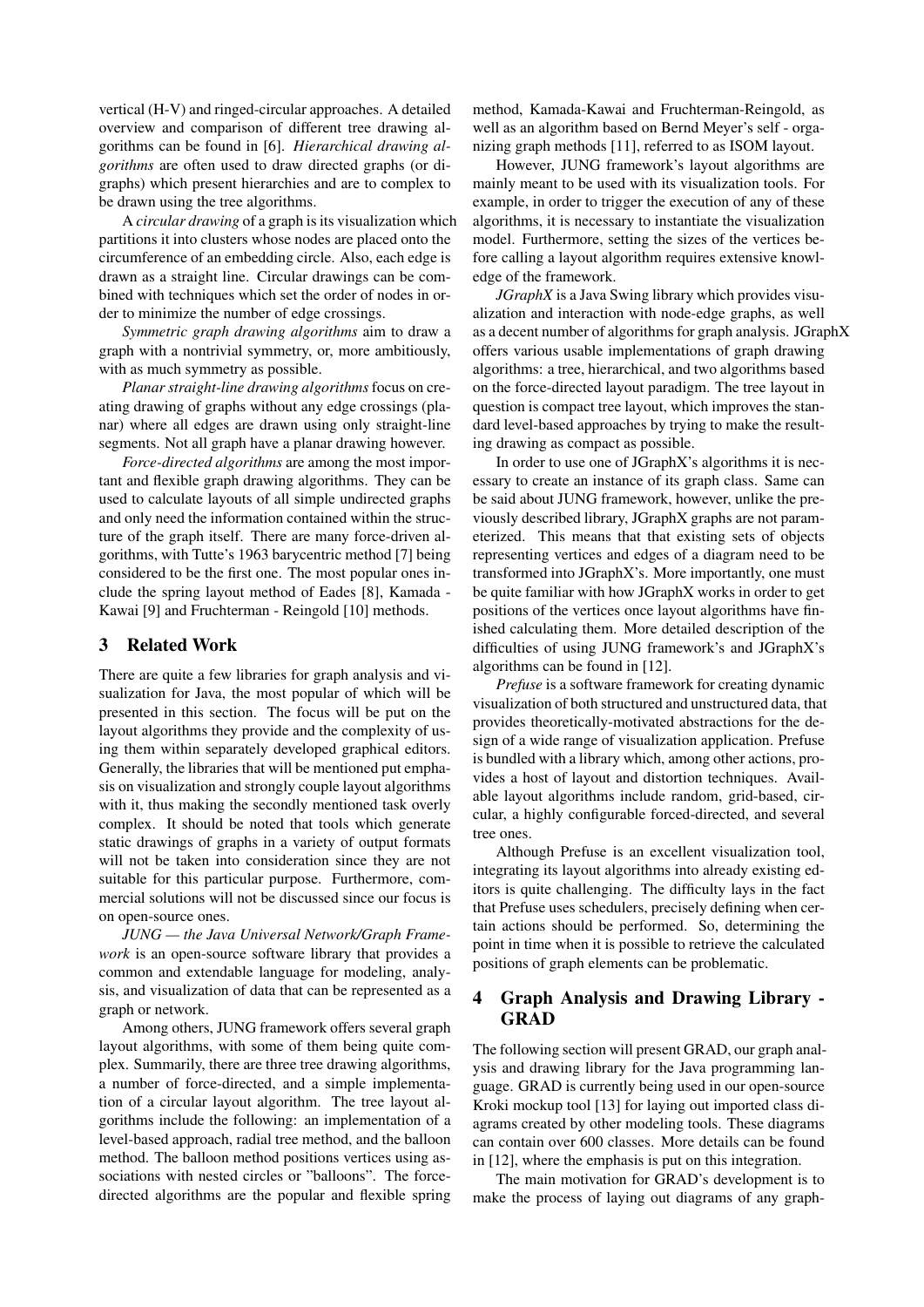ical editor as simple as possible, find and port the best layout algorithms offered by other open-source libraries and provide drawing and analysis algorithms that none of them implement. So, GRAD strives to make calling any available layout algorithm and retrieving its results a very easy task. Furthermore, it offers a way of automatically selecting the most suitable layout algorithm or algorithms based on the properties of a graph. For example, if the graph in question is a tree, one of the tree drawing algorithm is selected; if it is a ring, a circular layout is used etc. This can be of help to the users with little or no knowledge of graph drawing theory and algorithms. On top of that, GRAD offers the users the possibility of descriptively specifying how the drawing of their graph should look. Based on that description, the algorithms whose results are closest to the user's wishes is picked. GRAD is not intended to be used as a visualization tool, but it also provides a simple graphical editor which can be used for familiarization with different algorithms.

#### 4.1 Implementation of GRAD's Layout Features

The following paragraphs will present the core concepts of GRAD's implementation of layout functionalities. The focus will not be on how certain algorithms were implemented, but on what is involved in the process of calling them and retrieving the results. A class diagram containing the key elements of this feature is shown in fig. 1.

Firstly, it can be noticed that the class representing a graph is parameterized. So, it is safe to use any two classes as types of vertices and edges, as long as they implement GRAD's *Vertex* and *Edge* interfaces. This makes it possible to easily specify properties of the vertices and edges (e.g. sizes of the vertices). The central class that handles a layout request is *Layouter*. It accepts lists of vertices and edges, an enumerated value corresponding to the algorithm of choice and, optionally, values of configurable parameters of the algorithm. An instance of GRAD's *Graph* class will be automatically created later using the two provided lists. Similarly, the appropriated layout algorithm will be instantiated based on the secondly mentioned parameter. If the value "AU-TOMATIC" is chosen, GRAD picks the best algorithm by analyzing the graph's properties. With the help of the class *GraphLayoutPropeties*, certain parameters of the chosen algorithm can be specified. This class maps enumerated values naming properties of the algorithms to their desired values. In order to avoid the escalation of the diagram's size, only a few of the properties enumerations were shown. This method of implementing the specification of properties was chosen in order to achieve as much genericness as possible. Finally, an object containing mappings of vertices and edges to their positions, *Drawing*, is returned. Therefore, all information needed to position the diagram's elements is obtained with no additional effort. It should also be mentioned that once the algorithm of choice has finished executing, parallel and multiple edges are detected and positioned before the result is returned.

In addition to either directly selecting an algorithm or stating that the graph should be laid out automatically,

the users can also provide a description of how the graph should look and GRAD selects the layout algorithm based on it. This feature was implemented by developing an external domain-specific language (DSL) [14] and its interpreter. In order to use it, a string conforming to the DSL, as well as the lists of vertices and edges of the graph should be passed to an instance of the *DSLLayouter* class.



Figure 1: The core of GRAD's layout model

## 4.2 GRAD's Layout Algorithms and Their Computational Efficiency

GRAD ports the best algorithms from the JUNG framework, JGraphX and Prefuse, and adds a number of new implementations. The current version of GRAD includes several tree and force-directed drawing algorithms, a hierarchical, Tutte's straight-line, a circular which minimizes the number of edge crossings, a symmetric based on the work of Carr and Kocay [15], and a so-called box layout, which places elements in a table-like structure. Apart from the algorithms belonging to the first three classes (tree, force-directed and hierarchical), the other ones are GRAD's original implementations. A more detailed description of the algorithms and aesthetic criteria they focus on, as well as several examples of laid out graphs can be found in [16]. Graph layout algorithm are rated based on their computational efficiency (amount of computational resources used by the algorithm) and the aesthetics of the resulting drawing. In this section, the emphasis will be put on the first criterion.

Table 1 shows how well the supported algorithms perform when laying out bigger graphs. The first test was performed on a randomly generated graph with 1000 vertices and twice as many edges, and the second one on a tree with 1000 vertices. Naturally, the tree drawing algorithms can only be performed on trees. If there is a large number of algorithms from the same class (tree and force-directed), a few were chosen as representatives. Al